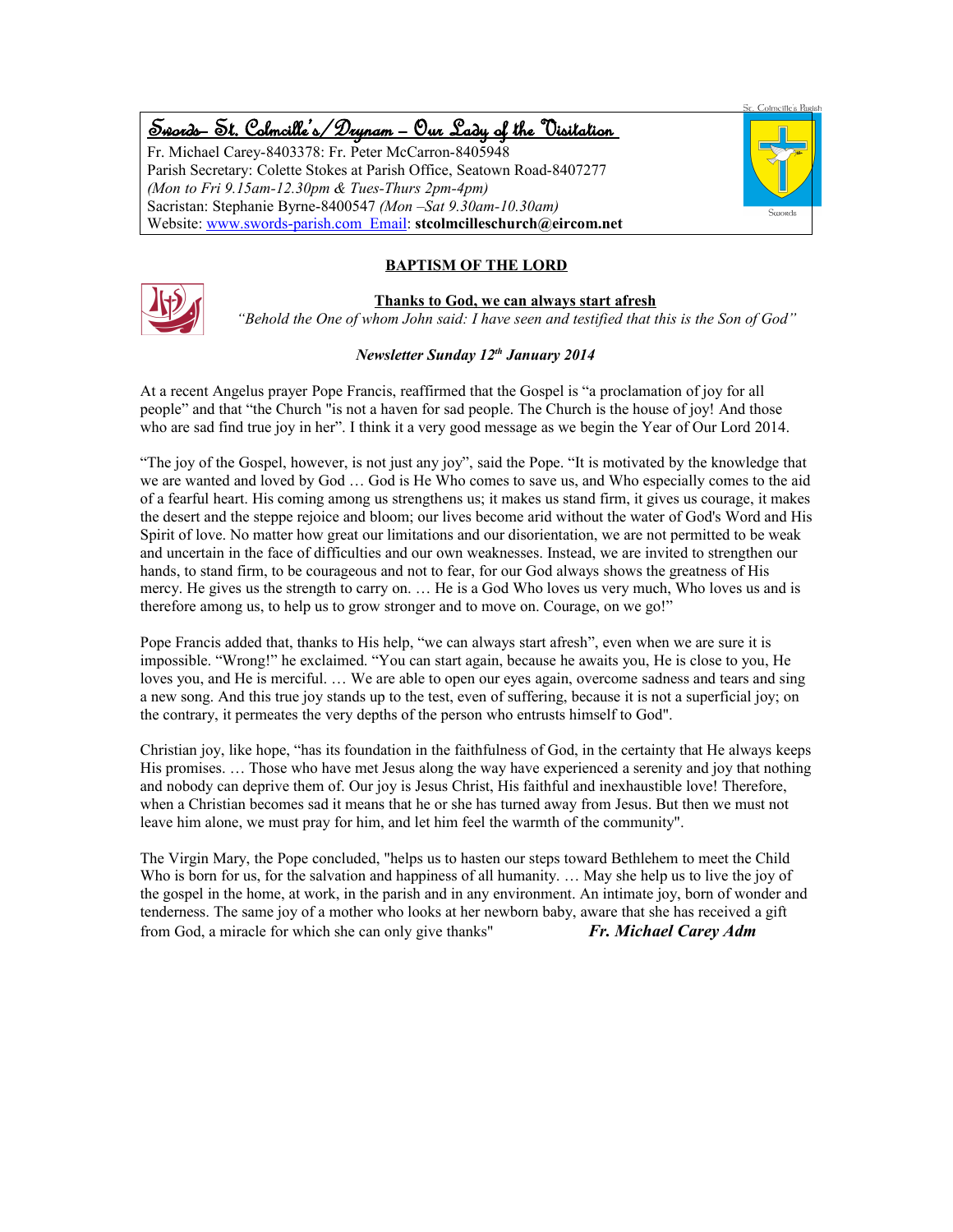### **Mass Intentions for this coming week: St Colmcille's:**

**Mon** 10.00am Mai Murphy **Sun 8.00am** George McDonnell **Tues** 8.00 am Danny Browne **Sun 10.00am** Helena Smith **Tues** 10.00 am Special Intention **Sun 11.30am** Frank Marron **Wed** 8.00am Ena Stringer **Sun 7.30pm** Pauline Temple **Wed** 10.00am Rachel McCarthy **Thurs** 8.00am Kathleen Coleman **Thurs** 10.00am Kevin Wynne **Fri** 8.00am Des Becton **Fri** 10.00am Sarah McCormack **Sat** 10.00am Des Becton

**Mon** 8.00 am Sean Melia **Sat 6.30pm** Richard & Eva Kearns



Please remember in your prayers those who have died recently: **Patrick Heron Jugback Lane**

# *Open Day – St Colmcille's Girls School*

An 'Open Day' will take place in St Colmcille's Girls' School on Wednesday 22nd January from 9am – 11 am. All welcome.

*Enrolment St. Colmcille's Girls School*

Enrolment for girls starting school in September 2014 takes place from January  $27<sup>th</sup>$ – 31st, 9am – 10.30am each morning. **Baptismal Certificate must accompany all forms**

# *Enrolment St. Colmcille's Boy's School.*

Application forms for enrolment for boys starting school in September 2014 are available from the school, 9.00am –4.00pm daily. Completed forms must be returned by January 31<sup>st</sup>. **Baptismal Certificate must accompany all forms** 

# **Planned Giving**

New Planned Giving/Family Offering Envelopes are now ready for collection from the Parish Office, Parochial House Seatown Road

### *The Visitation of the BVM*

# *Church of the Visitation Drynam*

We had our first Pastoral Team meeting on Monday and discussed possible projects for 2014. We hope to connect the Church Hall to the Church, provide a protective

canopy to prevent rain coming in the church door and some other pastoral projects. If you would like to help in any way, please let us know.







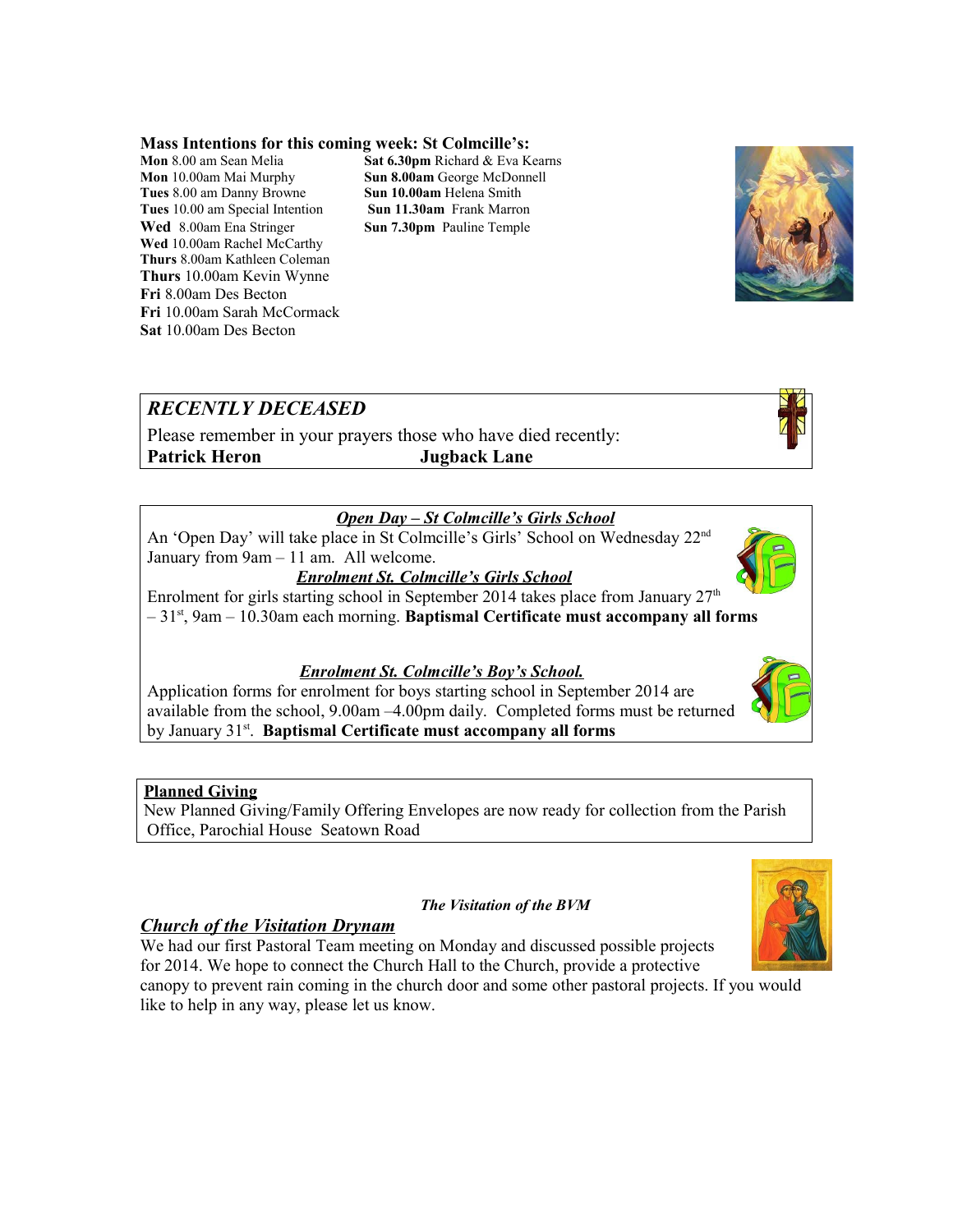# ADMINISTRATOR'S COLUMN

*BAPTISM Antiphon - "After the Lord was baptised, the heavens opened, and the Spirit descended upon him like a dove"* 

**Baptism** Baptism is the foundational Sacrament and the prerequisite for all other sacraments. It unites us with Jesus Christ, incorporates us into his redemptive death on the Cross, thereby freeing us from the power of Original Sin and all personal sins, and causes us to rise with him to a life without end. Since baptism is a covenant with God, the individual must say 'Yes' to it. In the baptism of children, the parents confess the Faith on behalf of the children (CCC 1213 ff)

The Sacrament of Baptism

# **Parish Finances**

As we begin 2014, may I take this opportunity of reminding you of how the various Church collections are managed:

**FIRST COLLECTION:** This collection pays our priests, and helps supports the priests of the Diocese, including those who are retired or sick.

**SECOND COLLECTION:** This collection helps maintain and build the poorer parishes in the Diocese and also goes towards the administration within the Dublin Diocese.

**PLANNED GIVING/ENVELOPE COLLECTION:** This is the main source of income for our Parish, and the only money retained by the parish. It covers all administration and general expenses. It pays for church and graveyard maintenance, sanctuary, cleaning, repairs, insurance

etc. *The envelopes for this year are now available for collection in the Parish Office, Seatown Rd.* If you do not have one of these boxes I invite you to collect one or alternatively to set up a standing order.

**THANK YOU**: In these difficult economic times I thank you most sincerely to your continued very generous contributions to your priests; parish and diocese.

# **Christmas Dues Envelopes**

If you did not receive Christmas Dues envelope and would like to contribute to the Priests of the Parish, please take one from the book rack at the back of the Church

# Bethany Bereavement Support Group

Help is at hand. Bethany trained members are available to provide support to those grieving after the loss of a loved one. This is a free, confidential service. The Group meet on the second and last Monday of each month from 7.30 - 8.30 p.m. at the Parish Office, Parochial House, Seatown Road ,Swords - Next Meeting 13<sup>th</sup> January . For further information please 'phone Mary 8402652 or Brid 086 6006397 after 6 p.m.

Open to all Fingal Residents - You are most welcome to attend.

Letico Divina Group will resume their meeting on Tuesday 14<sup>th</sup> January and every Tuesday in Parochial House, Seatown Road, from 8pm – 9pm. *All*